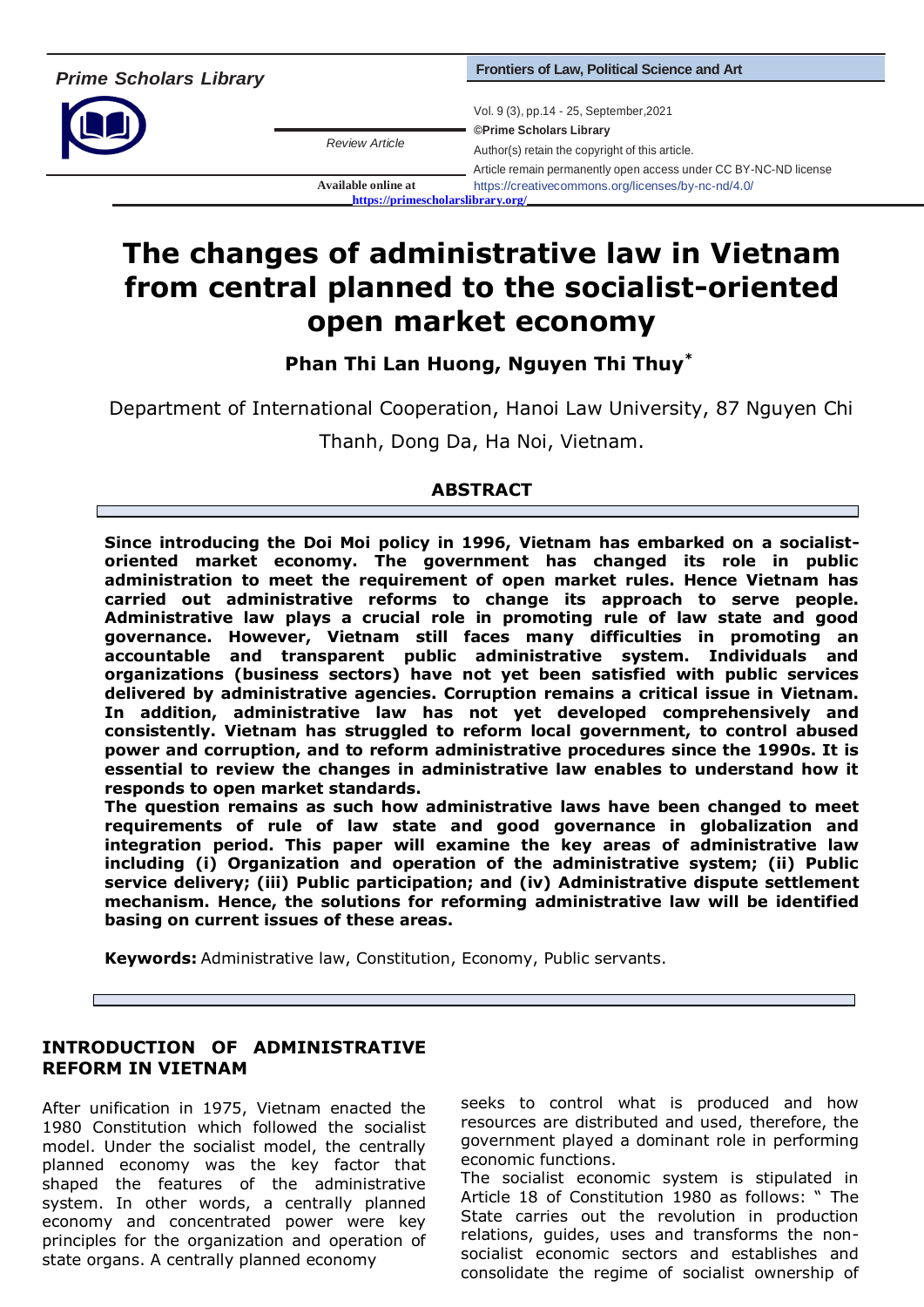production means to build a national economy consisting mainly of two sectors: the State-run economic sector under the entire-population ownership and the collective economic sector belonging to the collective ownership of the laboring people. The State-run economy plays the leading role in the national economy and is given priority for its development." State ownership enterprises (SOEs) were the key component of the economy. The private sector was not treated in the same way as the public sector. Public ownership is dominant and there is unfair competition between public ownership and the other different economic sectors. Article 33 determines that: "The State leads the national economy under unified plans". It is worth noting that there is no separation of state power and central government plays a dominant role. Democratic centralism principle is a key principle for the organization and operation of state organs. The Central planned economy created a hierarchical administrative system (top-down model) in which local government is the subordinate organ of the central government. Consequently, laws and regulations were enacted to guarantee the role of the central government in all aspects. Application – approval remains the key feature in the relationship between administrative organs and individuals/organizations. Hence, the administrative system is considered the most bureaucratic system.

In 1986, Vietnam started to transform its economy from a centrally planned system to a market system under the Renovation Policy (Đổi Mới) of the Communist Party. However, until 1992, Vietnam amended the 1980 Constitution to officially recognize the open market under socialist orientation. The market economy under socialist orientation refers to "economic mechanism used by the government to achieve the certain socialist goals"(Ding X, 2009). The renovation determines the goals to overcome shortcomings of the centrally planned regime and eliminate extreme bureaucratic centralism (Arencibia MG, 2011). Transition to a market economy has caused changes in the legal systems in Vietnam and other countries such as China, Hungary, Poland. To respond to transition, Vietnam has carried out administrative reform through the development and implementation of the Master Plans on administrative reform 2001-2010 and 2011-2020 periods**.** Master Program on State Administration Reform (PAR) 2011-2020 period defines the objective as follows: "administrative reform will focus on institutional reform; building and raising of the quality of the contingent of cadres, civil servants and public employees, attaching importance to reforming salary policies as a true momentum for cadres, civil servants and public employees to perform public duties with high quality and effectiveness: and raising the quality of administrative and public services". Since 2011, Vietnam has conducted institutional reform through amending the 1992 Constitution in 2013.

The 2013 Constitution creates significant changes in institutional reform by introducing clear principles of distribution of functions among the three legislative, executive, and judicial branches. Following the 2013 Constitution, many laws related to the organization and operation of state bodies were amended, for example, Law on Organization of Government (Law on organization of Government, 2015); Law on Local Government (Law on Local Government, 2015); Law on Organization of the Court (2014); Law on Promulgation of Legal Normative Document (2015). These laws aim at developing a strong, effective, efficient, clean, and transparent government. Changing from a centrally planned economy to an open market under socialist orientation was a turning point in Vietnam. Administrative reforms require the changes of administrative laws to ensure that all components of the administrative system to organize and operate to serve the people. The 2013 Constitution, Article 8 (2) confirms that: "All state agencies, cadres, civil servants and public employees shall show respect for the People, conscientiously serve the People, maintain close contact with the People, listen to their opinions

and submit to their supervision; resolutely combat corruption, waste, and all manifestations of bureaucracy, arrogance, and authoritarianism." In addition, Vietnam has made great efforts in reforming its legal system in general, and administrative law, since it became a member of WTO, ASEAN Community, and the Comprehensive and Progressive Agreement for Trans-Pacific Partnership (CPTPP) recently. For example, Vietnam established the administrative tribunal in

1996 and amended Law on Complaint (2011) and Law on Administrative Lawsuit Proceeding (2015) for better protection of the rights and legitimate interests of individuals and organizations. This was done in recognition of WTO's requirement that a member state has to reform its administrative law system to ensure transparency, independent mechanism for reviewing administrative actions (Tom G and Albert Hy, 2008). Vietnam has managed to increase its competitive Index from 16.85 in 2007 to 61.54 in 2019 through institutional reforms, eliminating obstacles in administrative procedures. Consequently, administrative laws must be changed to respond to transitional and global development.

# **THE CHANGES OF ADMINISTRATIVE LAW TOWARDS AN OPEN MARKET ECONOMY**

# **Organization and operation of the administrative system**

Regarding organizational reform of administrative apparatus, together with the amendments of Constitutions in 1992 and 2013, the Law on Organization of Central Government (2001 and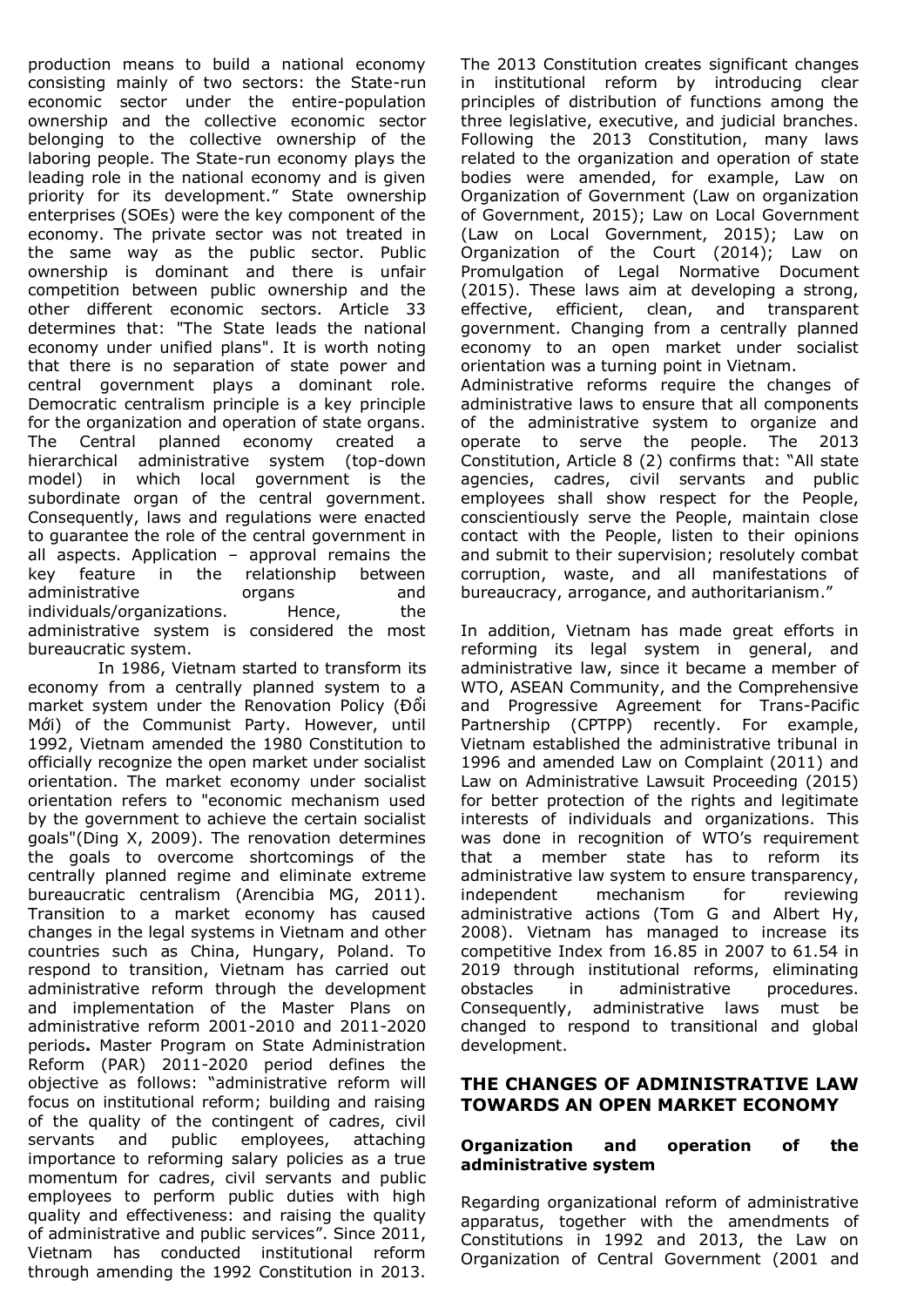2015) and Law on Local Government (2003 and 2015, 2020) were amended several times accordingly. The administrative system has been reformed since the 1990s with the aim at reducing the number of administrative apparatuses from central to local government, for example, 25% of administrative units at the central level (nonbusiness units that provide public services, for example, public university, hospital, or state ownership enterprise) and 3.980 units at the local level; reducing 8/713 districts; and 557/11.160 communes, and 22/27 ministries and ministeriallevel organs. Reducing the number of administrative units is to ensure the organization of the state administrative apparatus is streamlined, effective, and efficient (Nuan TN, 2011). In addition, the organization of ministries also considered reform to develop multi-function field management, for example, the Ministry of Industry and Trade emerged from the Ministry of Industry and Ministry of Commerce in 2007.

The number of public officers and employees was also reduced. There has been a reduction of over 27,500 public officers (equivalent to a decrease of 10.01% compared to 2015); reduced nearly 243,000 public employees/staff (equivalent to an 11.98% reduction compared to 2015) this number exceeded the 10% reduction target set by the Politburo's Resolution No. 39-NQ/TW by 2021. At the local level, 40,000 public officers of the district level and nearly 148,000 commune-level officials and civil servants and part-time workers in villages, hamlets, and residential quarters and 7000 people who have labor contracts.

Decentralization has been promoted to ensure that local government can be more active in performing its functions. Central government delegates its powers and functions to local government. The Law on Local Government (2015, amended in 2019), Article 13 (1) Decentralization of powers to local governments: "Based on working requirements, possibility and conditions, and specific states of each locality, central and locally-governed state organs shall be entitled to decentralize one or several duties and powers within their competence to inferior-level local governments or state organs continually and regularly unless otherwise prescribed by laws." In addition, this Law also determines the functions of each level, for example, Article 17 provides duties, powers of the provincial local government; Article 24 provides duties, powers of the local government of the rural district. It is worth noting that, it is the first time the law on the local government makes the distinction of powers and duties between rural and urban local government.

**Administrative organs at central level:** At the central level, administrative organs include Government, Ministries, and Ministerial agencies. "The Government is the highest state administrative body of the Socialist Republic of Vietnam, shall exercise executive power, and is the executive body of the National Assembly" (Article 94, Constitution 2013). The tasks, powers, and functions of Government are prescribed in detail under the Law on Government (2015, amended in 2020). Government includes the Prime Minister, Deputy Prime Ministers, Ministers, and Heads of ministerial-level agencies. The Prime Minister is the head of the Government shall report on the work of the Government, the National Assembly, the Standing Committee of the National Assembly, and the President. (Article 95, Constitution 2013). The Prime Minister "shall be chosen by the deputies of the National Assembly" upon the request of the President (Article 4, Law on organization of government 2015). Citizens do not vote directly for Prime Minister like the other countries. This mechanism ensures the dependence of the government on the National Assembly. State President has the power to propose National Assembly to elect, relieve from duty or remove from office the Vice President or Prime Minister; and, based on resolutions of the National Assembly, to appoint, relieve from duty or dismiss Deputy Prime Ministers, Ministers, or other members of the Government (Article 85, Constitution 2015). The position of the Prime Minister is more stable than the direct election by citizens as well as under single-party policy. Historically, none of the Prime Minister was removed from his position during his/her election term.

Regarding field management organs at the central level, Vietnam has 22 Ministries and Ministerial Agencies (State Bank, Government Inspectorate, Ethnic Minority Committee, and Government Office). Ministers and Heads of Ministry-level agencies are cabinet members and bear responsibility for the state management of assigned industries and sectors; organize and monitor the implementation of laws relating to industries and sectors across the country (Law on Organization of Government, 2015). Notably, the Government promulgates the Decree defining the functions, tasks, powers, and organizational structures of ministries and ministerial-level agencies, for example, Decree No.123/2016. Consequently, the organization, tasks, functions of the Ministries are subject to change from time to time due to the need for public administration. For example, to control administrative procedures, Prime Minister issued Decision No. 74/2010/QĐ-TTg to establish the Administrative Procedures Control Agency (APCA) under Government Office in 2010. However, Decision No.1668/QĐ-TTg of the Prime Minister transferred APCA to the Ministry of Justice on 19, November 2012. Notably, this organ was transferred back to Government Office in December 2016 under Decree No.150/2016/ND-CP dated 11, November 2016 on defining the functions, tasks, powers, and organizational structure of the Government Office.

**Administrative organs at local levels:** At the local level, the People's Committee is an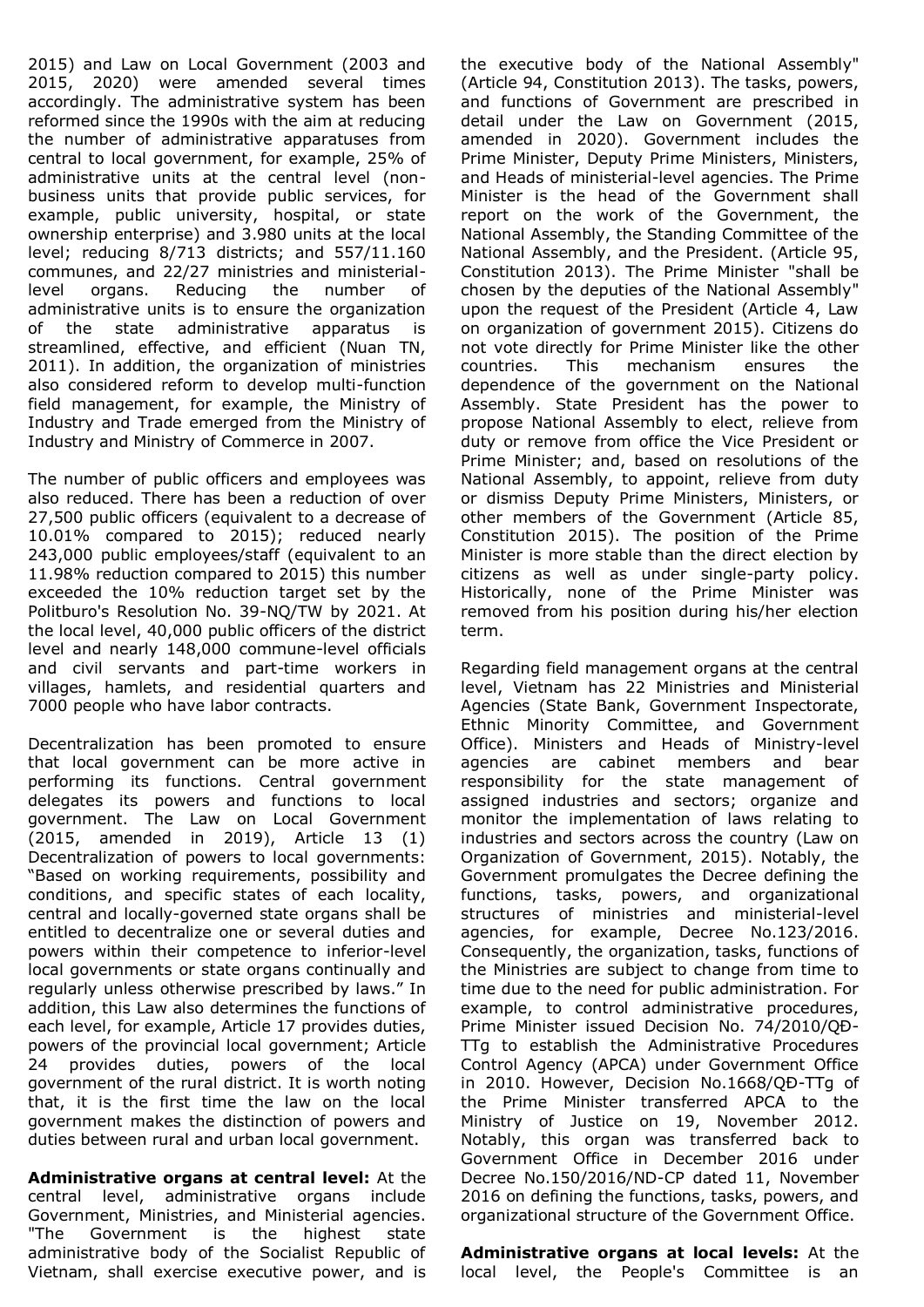administrative organ and under the supervision of the People's Council at the same level. Currently, Vietnam has 63 provinces and cities under the central government: 717 districts, and around 11,111 communes. Tasks, functions, and powers of the People's Committee are prescribed by the Law on Local Government (2015). "The People's Committee at a local administration level, which shall be elected by the People's Council of the same level, is the executive body of the respective People's Council and is the local state administrative body and is responsible to the People's Council and state administrative agencies at higher levels." (Article 114, Constitution 2013) This regulation creates a horizontal and vertical relationship of the People's Committee as one principle for organization and operation.

**Specialized agencies at local levels:**  Specialized agencies are established by the People's Committee at the same level to support the People's Committee in implementing the field management. For example, Department of Finance, Department of Internal Affairs, Department of Plan, and Investment. The tasks, functions, and powers of these organs are prescribed by the Decrees as well as specific Decisions of the People's Committee at the same level. "Specialized organs of the People's Committee are organized at the provincial and district level, and are advisory divisions and assist the People's Committee in performing its state management functions in specific industries or sectors at localities, and perform duties or exercise powers decentralized or delegated by the superior-level state organs." At the provincial level, Specialized Departments include 19 essential specialized departments (compulsory established) and some optional departments established based on local conditions, for example, the Department of Foreign Affairs; the Ethnic Minority Committee; the Department of Planning and Architecture.

Regarding organizations and operations of the administrative system, Vietnam has promoted decentralization between central and local levels to ensure that local government can play an active role in public administration. Significantly, it was the first time in Vietnam, there is a distinction between urban and rural local government concerning jurisdiction and organization. For example, Ho Chi Minh City has established the new Thủ Đức City (two levels of local government) intending to promote "autonomy in decision making and policy incentives to grow its innovation capacity and make it more competitive."

#### **Public service delivery**

Under the centrally planned regime, SOEs and administrative units had played important role in the delivery of public services. The state budget was the key financial resource for running all business of administrative units. Since 1975, the number of provinces, districts, and communes has increased due to the fragmental division of administrative boundaries at all levels. The increase in the number of administrative units at all levels caused many obstacles and had negative impacts on the effectiveness of the administrative system. Expenditures for running a bulked system with the numerous numbers of public officials are the main challenges of the administrative system, especially some districts and commune cannot generate appropriated revenue covering their expenditures and depend on the central or superior organ's subsidies.<sup>1</sup>Since introducing an open market economy, the private sector can take part in the delivery of public services through a bidding mechanism.

In addition, equalization has been promoted as the key solution for reducing state investment in SOEs, in which state will hold only 51% of capital instead of 100% under a centrally planned economy. In addition, public service units such as public hospitals and public universities, public schools must change rapidly toward autonomous functions. Autonomy is considered a key standard to eliminate subsidies of the state budget. Public service units need to generate revenue to ensure that can cover all the costs and reach the target of 100% self-finance.

Law on State budget was enacted in 1996 and amended in 1998, 2002, and in 2015 to promote decentralization in financial management and distribution of state budget mechanism. The application–approval mechanism as a feature of the centrally planned economy was changed significantly. Local governments were authorized to collect taxes. In other words, there is a distinction between central and local government revenue. To deliver the public services, Vietnam also establishes several administrative agencies such as state-owned enterprises (electric cooperate, water supply company.) and public education institutions public, and public hospitals. These administrative units are not considered as an executive organ because these agencies do not carry out state management. Providing public services is the key function of these agencies, especially under the transitional period, these agencies do not have autonomous functions as all activities are under the control and supervision of the competent state organs. For example, Hanoi Law University is a public law school managed and controlled by the Ministry of Justice.

Law on Public investment was enacted in 2014 (amended in 2019), Article 5.2 defines that: "Investment in giving support to activities of state regulatory authorities, public service units, political organizations, and socio-political organizations." Public service units such as public universities need to reform to become independent units with autonomous authorities in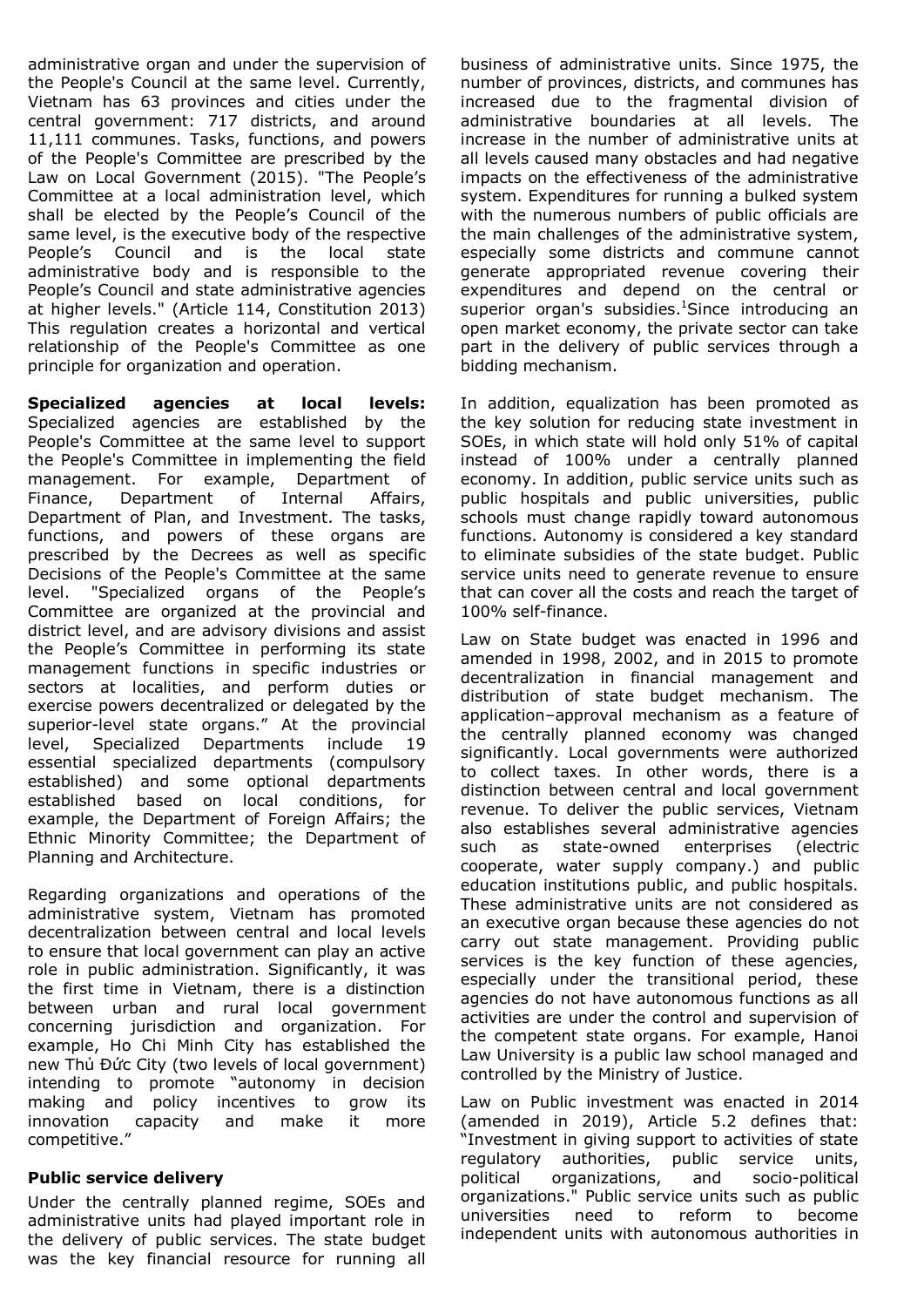investment and annual expenditures.

Significantly, equalization/privatization is also promoted. Private sectors can also engage in the delivery of public services through developing new regulations on public-private partnership mechanisms (PPP). New Law on PPP was enacted in 2020 which establishes an umbrella legal ground for all PPP projects with the aims at promoting private investment in the infrastructure of Vietnam.

Currently, cutting or reducing the state budget of administrative units is one of the reforming solutions. New policies and laws related to the delivery of public services were enacted. The concept of public services is defined by Decree No. 39/2019 on the assignment of tasks, ordering, or bidding for the provision of public products and services using the state budget from annual expenditures. In addition, Government also enacted Decree No.60/2021 dated 21 June 2021 on the financial autonomous mechanism of administrative units. Public universities or public hospitals need to generate revenue to meet financial autonomous standards. For example, the Law on Higher Education states that: "Higher education institutions are independent in the primary activities such as organization, personnel, finance, property, training, science and technology, international cooperation, assuring the higher education quality. Higher education institutions shall enjoy greater autonomy depending on the capability, the rankings and the education quality assessment results'' (Article 31.1). Hence, laws and policies related to administrative units have changed significantly to reduce the burden of the state budget as well as create competition among public sectors.

In addition, equal access to public service remains a challenging issue in Vietnam. The disadvantaged groups including women and children living in mountainous areas, persons with disabilities, sex workers, the person living with HIV cannot have equal access to essential services (healthcare, education) as other people living in urban areas. Although the government has enacted some policies to support the disadvantaged groups, they still face many difficulties in access to essential services, for example, people cannot access public services because of lacking a birth certificate, permanent resident registration, or identification card (etc) or cannot provide adequate support to access services (the person living with disabilities). Significantly, the COVID-19 has caused serious impacts to people living in big cities (Ha Noi, Ho Chi Minh City) because they are not eligible to access social allowance, healthcare services, for instance, the migrant workers or street vendors are living without permanent registration while they are at high risk of virus infection and unemployment.

# **Public participation**

Public participation is considered a standard of a democratic society. Changing from centralplanned economy to open market economy. Public participation is guaranteed by Constitution and Law on Promulgation of Legal Normative Documents (Law on Laws). Constitution 2013, Article 28 defines that: "Citizens have the right to participate in the management of the State and management of society, and to discuss and propose to state agencies issues about their base units, localities, and the whole country." Law on Referendum No. 96/2015/QH13 enacted in 2015 to state that: "Referendum means an occasion held by the state for all the people in the country to vote on important issues according to this Law" (Article 3.1). This law also determines the referendum principles; duties and authority of agencies and organizations in the referendum; sequence and procedures on decisions on the organization of referendum; result of the referendum and its effect (Article 1). Hence, it is a legal ground for citizens to express their ideas on important matters of the country.

In addition, the right to participation in legislation is also guaranteed. Since the first Law on Laws was enacted in 1998 and after several times of amendments, the current Law on Laws defines that: "During the formulation of legislative documents, the drafting agencies and relevant organizations must enable other organizations and individuals to provide opinions about the formulation of legislative documents and draft legislative documents; seek opinions from entities regulated by legislative documents" (Article 6.3 Law on Laws 2020). In addition, in Ordinance on the exercise of democracy in the commune, wards, and towns (2007), Article 10 defines the contents that must be directly discussed and decided by the people: "People directly discuss and decide on undertakings and levels of contributions to the construction of infrastructures, public facilities within the scope of communes, villages, population groups, to which people fully or partially contribute funds and other matters within-population communities following the provisions of law."

The public hearing is also determined as the way for individuals to take part in the decision-making process. However, Law on Handling Administrative Violation (2012, amended 2020) Article 61 defines that an individual shall have a right to explain directly or by sending a letter when he/she has imposed a sanction such as depriving the rights of using licenses, professional practice certificates indefinite time or suspension of operation indefinite time or apply the maximum fines of the fine frame for those acts from VND 15,000,000 or more than for individuals. As a result, individuals cannot take part in decision-making in any case. Unlike other countries, participation in decisionmaking of executive organs remains a challenge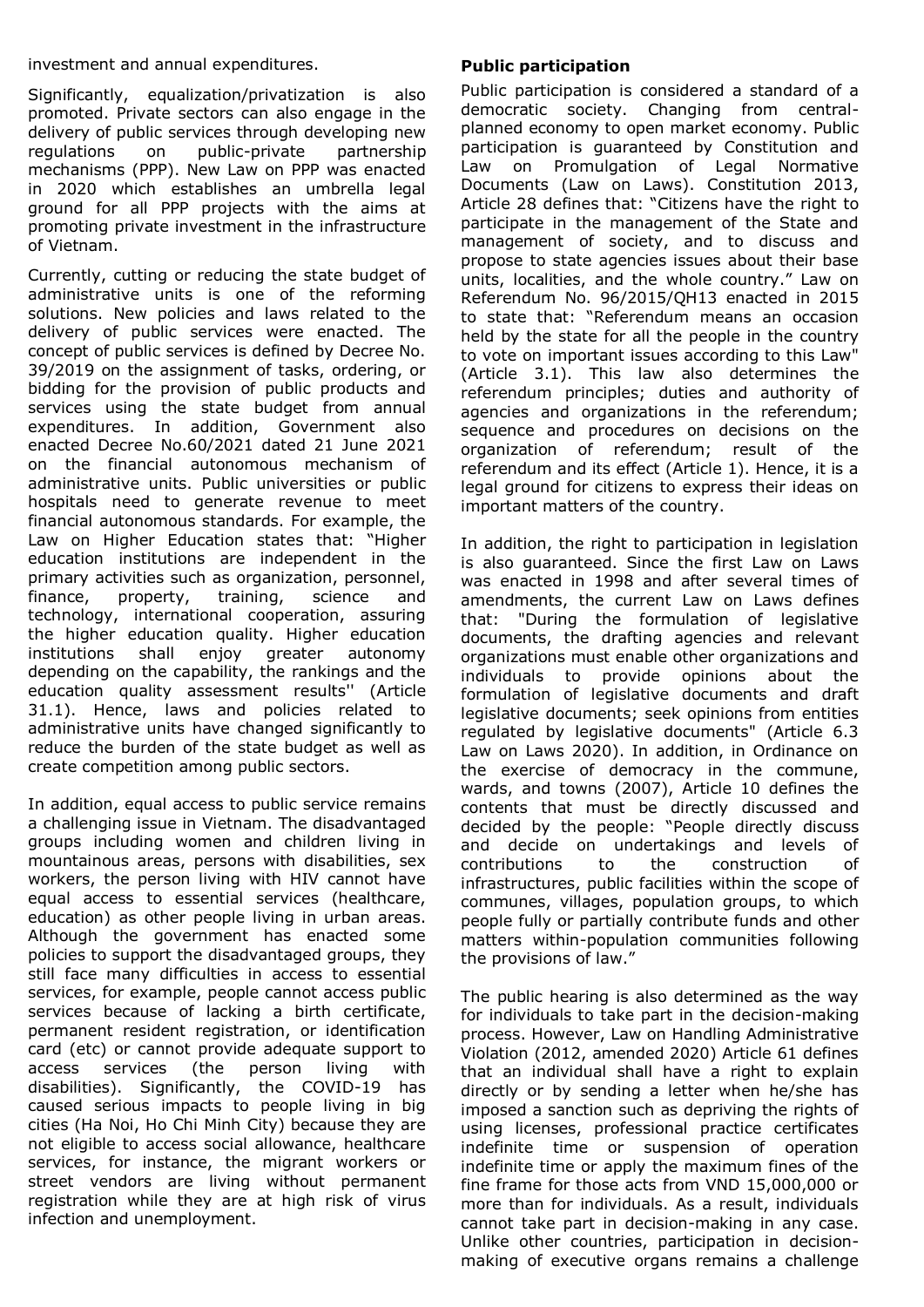because Vietnam does not promulgate the Administrative Procedure Act like other countries such as Japan or the US.

#### **Administrative dispute settlement mechanism**

Administrative disputes are under the jurisdiction of both administrative agencies and courts. The jurisdiction of the court and administrative agencies has been expanded. The first Ordinance on Administrative Complaint and Denunciation in 1991 defined the right to complain to state competent organs about decisions or actions under its jurisdiction when it violated their rights and legitimate interests.

In 1998, Law on Complaint and Denunciation was enacted defining that: "Citizens, agencies, and organizations are entitled to complain about administrative decisions and/or administrative acts of State administrative bodies and/or competent persons therein when having grounds to believe that such decisions and acts have contravened laws and infringed upon their legitimate rights and interests." Significantly, the complaint was a compulsory procedure that citizens or organizations had to follow before initiating the case to the court. Administrative Court was established in 1996 which has enabled citizens/organizations to initiate the administrative cases to the Court. The jurisdictions of the Administrative Court have changed significantly since the first Ordinance on Administrative Court Procedures was promulgated in 1996. According to this Ordinance, citizens or organizations can only bring the case to the court after requesting competent administrative organs or persons to review administrative decisions/acts (administrative complaint). Jurisdiction of the District Court under the 1996 Ordinance was also limited because the Court only dealt with the following cases: (1) administrative decisions/acts to impose fines against administrative violations or to apply measures for the compulsory dismantlement of the illegally-built dwelling houses, projects or firmly-structured objects; (2) decisions to apply administrative measures in the form of re-education at communes, wards or townships, putting into re-education schools, educational establishments, medical establishments or administrative custody; (3) decisions on dismissal, except those concerning the People's Army and decisions on dismissal in accordance with the provisions of the Labor Code; (4) decisions or actions concerning the grant and withdrawal of permits and licenses in the fields of capital construction, production, business and land management; (5) decisions on forcible requisition, forcible purchase and confiscation of assets; (6) decisions on tax collection and tax arrears collection; (7) decision/acts on the collection of charges and fees; (8) and other kinds of administrative decisions and administrative actions as prescribed by law. According to this

Ordinance, there were only 7 types of administrative decisions or acts were under the jurisdiction of the Court. The 1996 Ordinance was amended in 1998 and 2006. Notably, compulsory complaining before initiating the case to the Court was considered as the primary condition for the Court to accept the cases. During the 1996-2011 periods, the judicial procedures for dealing with administrative cases revealed limitations and issues such as the limited jurisdiction of the Court in accepting the cases. Court did not hold the power to enforce its judgments or decision because it cannot impose enforcement measures in case the administrative organ did not obey the judgments (Khanh NT, 2014).

Significantly, the right to complain does not have any legal effect on the right to initiate a case to the court. It was a significant change in comparison with the Ordinance on Administrative Court Procedures in 1996 (amended in 2006) because this Ordinance required citizens to complain before initiating to the Court. In addition, if the complaint was settled and judgment had legal effect, then the citizen could not bring the case to the court. In the current Law on Complaint, Article 7, the complainant can initiate a case to the court under the LACP (2015). In addition, the complainant can only request for the first – time complaint settlement regarding the decision issued by the Minister or the Head of the ministerial level organ. If a complainant disagrees with the first-time complaint settlement, he/she can only bring the case to the court.

Before 1996, competent bodies for dealing with complaints included three levels as follows: (1) first-time complained settlement was the organ/person made decisions/acts; (2) second time complained settlement was the state inspectorate at direct superior level; (3) final-time settlement was the head of administrative organ at the same level of the state inspectorate (Khanh NT, 2014). During the 1996-2011 period, the competent person for dealing with complaints did not include the state inspectorate. The state inspectorate had played a role as supporting organs for competent organs in dealing with administrative complaints. State inspectorate can only deal with the complaint under the authorization of a competent organ (Khanh NT, 2014).

To respond to the requirement of WTO, Law on Complaint 1998, amended in 2004 and 2005 ensured the right to complain of citizens through determining competent organ/person in charge of dealing with complaints excluding Prime Minister. Prime Minister holds power to direct and handle proposals of the General State Inspector. Chairperson of People's Committee at the provincial level shall not deal with administrative decisions/acts made by Commune level.

Currently, competence for dealing with complaints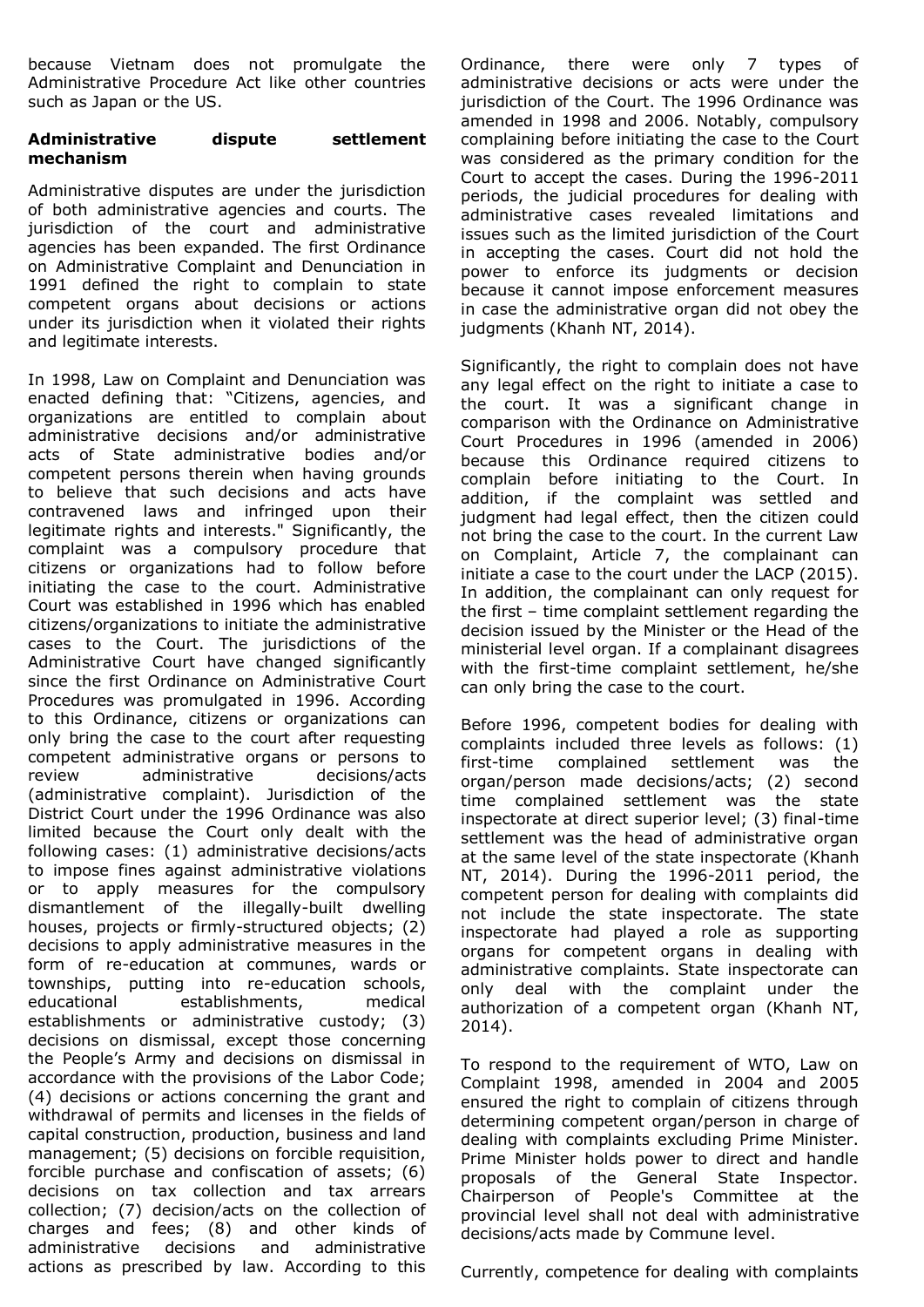is determined based on the administrative boundaries following the jurisdiction of the administrative organs. In other words, competence for dealing with complaints also follows the principle of organization and operation of the administrative system in Vietnam including field management and administrative boundary management (vertical and horizontal principle). Therefore, administrative complaints must be settled by the administrative organ at local levels (commune, district, and province) that issued a decision or conducted administrative acts (Giao, 2009).

Until LACP 2010, individuals or organizations can bring a case to the court directly without complaints. Abolishment of compulsory complaining before initiating a case to the court ensures the right of citizens. According to the Ordinance on Administrative Lawsuits 1996 and amended in 2006 only allowed citizens to bring the case to the court after complaining to administrative agencies (Article 2). Significantly, to allow citizens to choose administrative litigation settlement, Law on Administrative Lawsuits 2010 revised the requirement to conduct compulsory complaints before initiating administrative lawsuits. Hence, individuals or organizations have the right to choose the channel to dealing with administrative disputes that they considered much more convenient, effective, efficient for them. However, people often prefer to access administrative review channels rather than administrative courts. In reality, the court may face difficulties in handling cases because judges can only make judgments basing on the documents submitted by administrative organs. People often think that it is a good chance for administrative authorities to review their decisions or acts and to change their decisions/acts. In addition, court procedures will take more time, and costs for people are also a reason for people's request for administrative review.

In brief, the right to complain and initiate a case to court is gradually expanded through defining the concept of administrative decisions and acts as well as procedures for reviewing administrative decisions and acts. Current Law on complaint (2011) and LACP (2015) are legal grounds for individuals or organizations to request competent organs to review administrative decisions or administrative acts which are considered as illegal and violate their rights and legitimate interests. The next session will be analyzed in detail about the mechanism for dealing with administrative litigation.

# **REMAINING ISSUES**

Vietnam has strong commitments to achieve the MDGs as a member country of the MDGs and the Agenda 2030. However, there are still some key issues in Vietnam's administrative law that are considered as challenges in the process of building a rule of law state and ensuring good governance standards as follows:

## **Effective, accountable and transparent institutions**

Institutional reform is a prerequisite for good governance. Although Vietnam has amended its Constitution in 2013 and its laws related to organization and operation of government, effective, accountable, and transparent standards cannot be achieved due to some remaining issues of administrative law as follows:

**Administrative procedures are inconsistent and overlapped:** Administrative procedures are formulated by various competent agencies and included in different legal documents such as status laws and substantive regulations. Administrative procedures include many types, such as (1) procedures on imposing administrative sanctions; (2) procedures on employing public officials; procedures on issuing permission for building construction; procedures on issuing land use right certificate; procedures on issuing a certificate on business registration; procedures on issuing a certificate on investment registration, etc. The Government and Ministries and Ministerial-level agencies have issued a significant number of substantive documents (i.e., Decrees and Circulars) on providing detailed procedures for implementation. Consequently, regulations on administrative procedures are inconsistent and overlapped, which causes many problems for individuals and organizations. Administrative procedures are considered as barriers that prevent enterprises and individuals from executing their rights and obligations. Hence, abolishing and reducing unnecessary and complicated administrative procedures was an urgent task of the government in 2017. For example, the Special Task Force of the Ministry of Industry in 2017 and 2018 was required to scrutinize all administrative procedures and business conditions for simplification or abolishment<sup>2</sup>. Moreover, Vietnam does not have a law on licensing like some other countries. Therefore, each specialized status law as well as the guidelines for implementation (i.e., Decrees and Circulars) shall provide detailed conditions for issuing or depriving the right of using the license in specific fields of public administration. As a result, the conditions for licensing are different among the areas. Due to the lack of consistent administrative procedures in Vietnam, administrative agencies have more discretion in formulating administrative procedures for their field of management; consequently, there is a "jungle of administrative procedures" in Vietnam. Just as an example, during 5 months in 2019 alone, 3,425 out of 6,191 administrative procedures related to business licenses were cut off.

E-government and one-stop-shop models have been carried out in Vietnam as the requirement of administrative reform. Vietnam introduced an e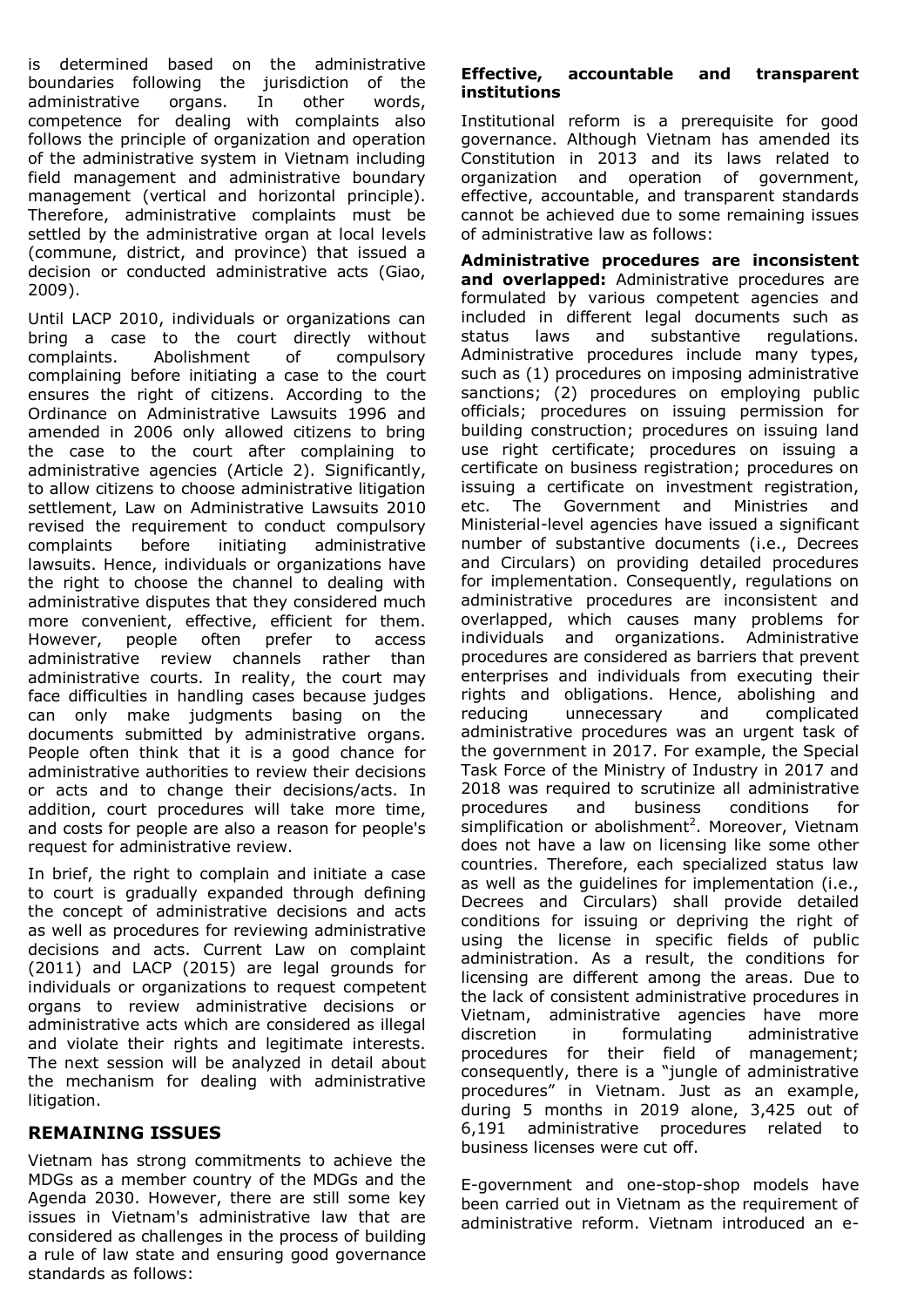government and one-stop-shop model at the provincial level as an example of institutional reform and procedural reform. E-government program still has some issues and challenges such as lack of leaders' roles in providing directions and guidelines for performing tasks; lack of an effective guarantee mechanism for the implementation of the tasks of building egovernment; lack of a consistent legal framework on building e-government; lack of financial and investment mechanisms suitable to specific information technology projects; lack of specific regulations on identification and authentication of individuals and organizations in electronic transactions; and lack of legislative regulations on electronic documents and archives.

Unclear delegation of power between the central and local governments: Both the central government and local governments operate and organize under the democratic-centralism principle. The central government holds power to control local governments and it can easily interfere in the work of local governments. Law on Organization of Government defines: "Properly delegate and decentralize governing powers between the Government and local governments and assure the consistent management power of the Government and promote initiative, creativity and responsible autonomy of local governments" (Law on Organization of Government, 2015). There is an unclear delegation of power from central to local. In other words, it is very difficult to determine what is proper delegation and decentralize of governing power. In addition, the remaining "Government-centered" and "command–control" relationship between the central and local governments cannot determine the accountability of administrative organs. In addition, shifting responsibilities among state organs remains a serious issue. For example, the central government had to handle 20-25% of work shifted from ministries or local authorities because the lower levels tried to avoid the controversial and complicated issues. Head of agencies is reluctant to deal with difficult cases and "passing the ball" still happens in collaboration among state organs.

**Collective decision-making regime**: the current operation mechanism is also difficult for determining the accountability of the head of administrative organs. The government and the People's Committee at all levels apply the collective decision-making regime. "The Government shall work under the collective working regime and the majority rule" (Law on<br>Organization of Government, 2015); "The Organization of Government, 2015); Government's decisions must obtain more than half of cabinet members voting in favor. In case the vote is equal, the Prime Minister shall have the deciding vote". Similarly, the People's Committee at local levels is also working under the collective decision-making regime. Although the laws make a distinction between governing

power and jurisdiction between an administrative organ and the head of the organ, for example, responsibilities of the Prime Minister are different from responsibilities of the Government, the collective decision-making regime is still considered as an obstacle in building accountable government.

**Weak performance assessment**: Law on public servants and cadres (2008) defines the assessment of work performance as: "Civil servants who fail to accomplish their tasks for 2 consecutive years will be disallowed to continue their work by competent agencies, organizations or units" However performance assessment remains very weak because of the lack of effectiveness indicators of assessment (Law on Public servants and cadres, 2008). Assessment has been carried out as the final evaluation procedure and the government does not take into consideration this assessment.

### **Transparency and corruption control issues**

Corruption is a critical issue in developing countries because of the lack of transparency and independent ombudsman mechanism. It is difficult to "gain access to public services for people who lack personal influence or money" (Dennis A et al., 2007) Vietnam enacted Law on Anti-Corruption in 2005 and amended it in 2007, 2012, and 2018. It shows Vietnam's effort in fighting against corruption. According to a 2016 survey, citizen's evaluation of anti-corruption campaigns have had a measurable effect in the public sector, however, the level of concern about corruption remains high (UNDP, 2018). According to Transparency Index 2018, "Vietnam ranked  $117<sup>th</sup>$  amongst 180 countries and territories, dropping by 10 places compared to 2017. It scored 33 points out of 100 in the 2018 CPI, down two points compared to 2017". This number reveals that fighting against corruption is one of the significant challenges in the process of building rule of law and good governance. Taking advantage of the position is considered a crucial matter of corruption. Findings from PAPI 2018 indicate that being connected with someone who has connections with government officials will be easier for citizens to have a job in the public sector (UNDP, 2018). The Vietnamese government has made great efforts in fighting against corruption in public employment, delivery of public services, administrative disposition upon application (land use right certificate; construction permit), and adverse disposition (farmland seizures, imposing administrative sanctions), as prescribed through a survey conducted by UNDP in Vietnam in the Figure below (Figure 1): Law on Anti-corruption 2018 provides preventive measures, for example, Article 34 requires all public officials to declare assets and income (not only public officials in position) and the type of assets and income are also specified in detail. Specifically, the law defines that: "In the cases where there is a change of at least VND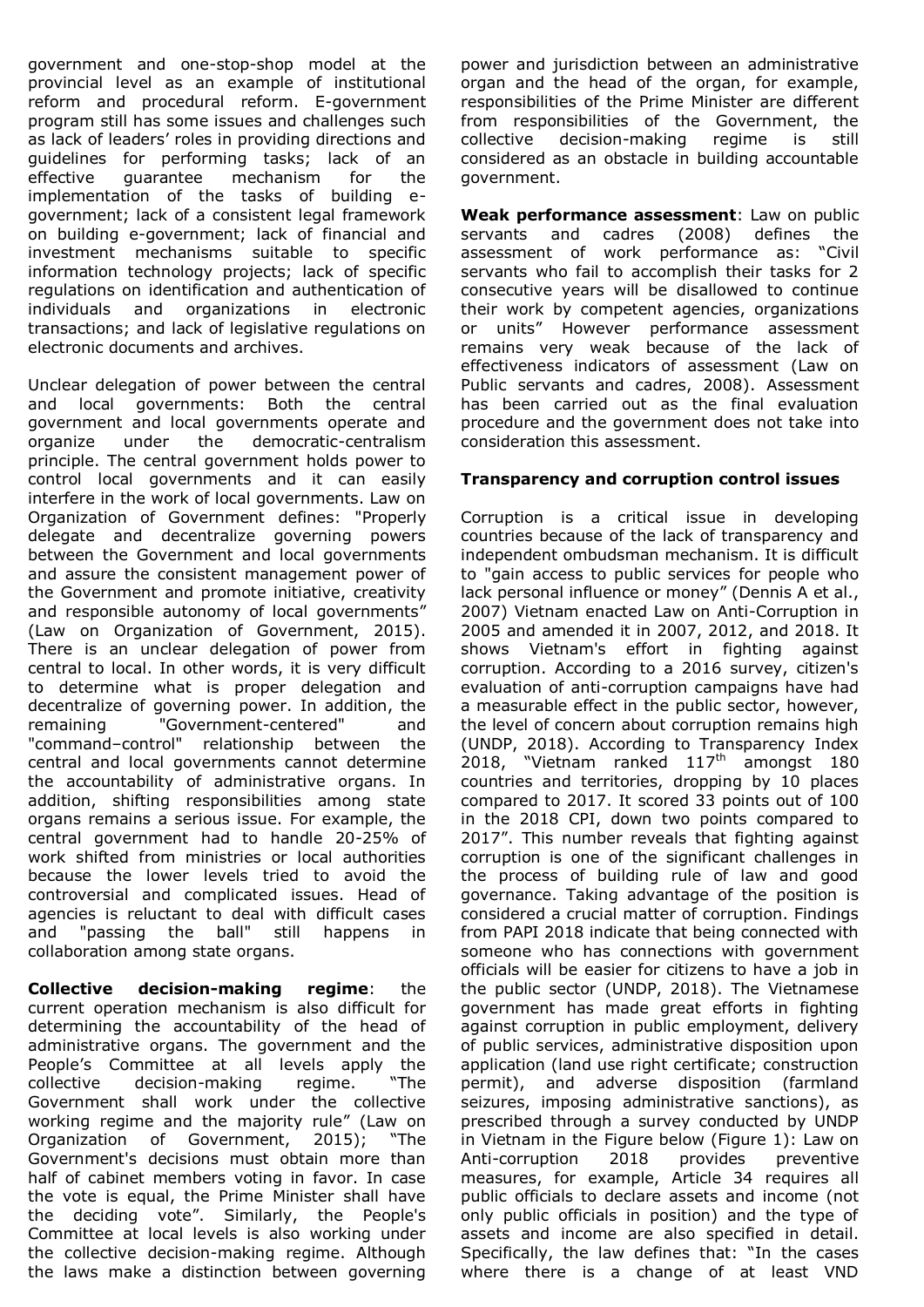300,000,000 that is not declared, the asset surveillance authority shall request the provision of additional information; origins of any additional assets and income must be explained" (Law on Anti-corruption, 2018). Currently, Vietnam has made great efforts in handling serious corrupted cases committed by high-ranking public officials. It is a significant example of corruption fighting in Vietnam. However, the root causes of corruption have not yet been dealt with, such as the

inadequate salary, which is considered as a reason for committing corruption acts; lack of an effective mechanism to control abusing state powers; the ineffective mechanism for monitoring assets, for example, Law on Anti-Corruption only require public officials who hold leading position are responsible for asset declare, it not requires the relatives of a public officer (their children) to declare asset). As a result, it creates a loop hold in corruption control.



**Figure 1.** Trends in Corruption as Perceived by Citizens, 2011-2018. Note: Somewhat agree; Agree.

The participation of the resident in decisionmaking is one key factor of good governance. It requires both the central and local governments to create an effective mechanism for ensuring the participation of citizens. Law on Promulgation of Legal Normative Document (2015) defines that all draft legal documents must be open for public comments (Law on Promulgation, 2015). The issues of measuring how citizens participate in local decision-making and how local governments facilitate citizens to participate in the decisionmaking process were examined by the PAPI 2018.

According to the PAPI survey, the scores of the public participation were still very low, as follows: "Scores for Participation at Local Levels remained at the average level in 2018, as in previous years. There is not a large range in provincial performance scores, with the difference between the highest (6.16 points) and lowest (4.41 points) dimensional scores only 1.75 points (on the 1 to 10-point scale). This implies that all provinces performed at the average level in engaging citizens in local government affairs (UNDP, 2018)."

However, Vietnam still lacks effective mechanisms for ensuring the quality of public participation in decision-making. Although the Law on Promulgation of Legal Normative Document requires competent organs to publish drafted documents for public comments, it does not determine the obligations to explain in written form the reasons for not accepting their comments. In other words, are decision-makers

open to and committed to considering inputs in the decision-making process? If they do not take appropriate measures for the public to raise opinions, what legal liability should be applied?

Remarkably, the policy decision is not an object of judicial review. According to the Law on Administrative Case Proceedings, only specific unlawful decisions/acts are under the jurisdiction of the Court. In addition, competent organs or persons do not bear any responsibilities in explaining the "reasonability" of a decision.

Unlawful and infringement of interests are only legal grounds for review decisions issued by competent persons. In addition to that, the public hearing is not a compulsory procedure for making adverse dispositions. Consequently, individuals or organizations cannot exercise the right to participate in the decision-making process effectively and efficiently.

#### **Delivery of public services**

Global integration requires the participation of the private sector in the provision of public services. The government needs to ensure that citizens have access to quality education and healthcare, and infrastructure facilities such as public transport or water system. Privatization can generate revenue and reduce administration responsibilities and the burden of the government in governing state ownership enterprises (SOEs). From 1992, like other transition economies, the Vietnamese government launched a privatization process to improve the performance of SOEs. In other words, the Vietnamese government must shift the role of SOEs in providing public services to the private sector.

Reducing the number of SOEs is one of the most important targets of Vietnam in this global era. The number of SOEs has dropped dramatically from 1309 to 950 in the 2011-2015 period and is expected to reduce to 190 by the end of 2020.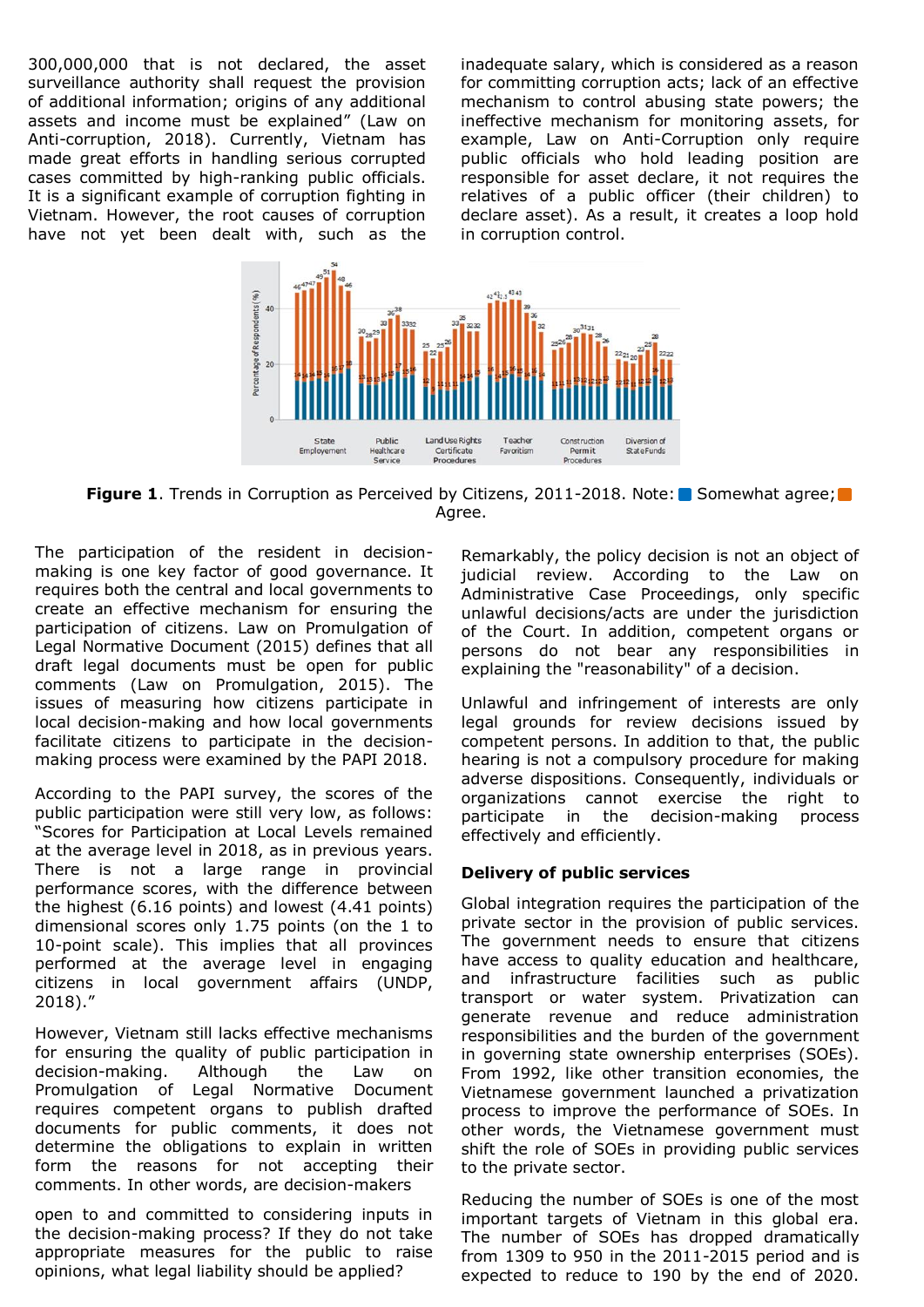Decision No.1232, dated 17 August 2017, issued by the Prime Minister, provides the list of stateinvested enterprises undergoing divestment in the 2017-2020 period. "The process of privatization proceeded slowly and gradually, starting with the easier and smaller SOEs and then continuing with the more difficult and larger ones" (Tran NM, 2015). Until now, only 88 SOEs have been divested. Consequently, only 27.5% of the target for the 2016 – 2020 period was completed. Regarding the legal framework on privatization, the Government has issued some Decrees related to the privatization of SOEs, such as Decree No.167/2017, Decree No.126/2017, and Decree No.32/2018 for engaging the private sector's participation in providing public services. In addition, the Government also issued Decree No.63/2018 on public-private partnership, dated 04 May 2018. However, speeding up and controlling privatization remain big challenges for Vietnam.

Recently, the Government issued Decree No.32/2019 on assigning, ordering, or bidding for the provision of public services and products using the state budget for annual expenditures. This Decree engages the private sector in providing public services through assignment, request, or bidding. The conditions for assignment, request, or bidding are prescribed in detail. However, controlling the quality of public services delivery is a challenge for the Vietnamese government. For example, healthcare and education services have been privatized (i.e., socialized) but citizens are seriously concerned about the quality of these services. Moreover, when the quality of public services delivered by the private sector does not meet requirements or standards, it is not clear how public services users can seek legal addresses or remedies. Developing a good system for providing public services with the participation of the private sector is a crucial issue in Vietnam.

# **Administrative dispute mechanism**

Although the mechanism for handling administrative disputes has been revised several times, however citizens often face many challenges in a claim for the protection of citizen's rights and legitimate interests.

Firstly, an administrative decision is an object to complain or under the jurisdiction of the court is defined as a quite narrow concept. The definition of administrative decision under the Law on Administrative Complaint (2011): "Administrative decision means a document which is issued by a state administrative agency or a competent person in such agency to decide on a specific issue in state administration management activities and is applied once to one or several specific subjects" (Article 2.8). LACP (2015) defines the concept of administrative decision with very narrow scope as follows: "Administrative decision means a document issued by a state

administrative agency, another agency or organization assigned to perform the state administrative management or by a competent person in this agency or organization, on a specific matter in administrative management activities, and applicable once to one or some specific subjects." According to these definitions, an administrative decision under the jurisdiction of the court is a decision that applies to one or several specific subjects, so the legal normative document or policy decision is not under the jurisdiction of the court.

Administrative guidance or notice can be defined as an administrative decision or not is still a controversial discussion among Vietnamese scholars and judges. For example, there was a case related to the form of an administrative decision issued under the form "written response letter" (công văn) for solving administrative complaint was not considered as an administrative decision by the district court but the appeal court had an objection to the judgment of the district court as the appealed court consider the "written response letter" was an administrative decision. Significantly, an administrative decision affects public interests, for example, the decision for building a factory caused pollution to air, water resources but people cannot bring this case to the court. In other words, an administrative decision that includes policies or legal norms applying to the public is not an object of administrative review in Vietnam.

# **DISCUSSION**

Secondly, the legal ground for administrative dispute defines as an illegal decision or act. The administrative decisions or administrative acts are applied on a specific matter in administrative management activities, and applicable once to one or some specific subjects. Plaintiff shall initiate administrative cases on the grounds of unlawful decision/act which gives rise to, changes, restricts or terminates lawful rights and interests of an agency, organization or individual or decision that gives rise to an obligation or affects lawful rights and interests of an agency, organization or individual. Consequently, individuals or organizations can only initiate the case when they have evidence that administrative decisions/acts are unlawful and cause damages to their legitimate interests. Therefore, unreasonable decisions/acts are not under the jurisdiction of the Court. In other words, citizens cannot initiate a case related to unreasonable decisions/acts.

The panel trial has jurisdiction to annulled administrative decisions on unlawful grounds which give rise to, changes that restrict or terminates lawful rights and interests of the plaintiffs. However, the Court does not review the reasonable grounds for deciding because the LACP does not impose any obligations on decisionmakers to explain or prove the reasonability of the decision. It is also considered as a challenge for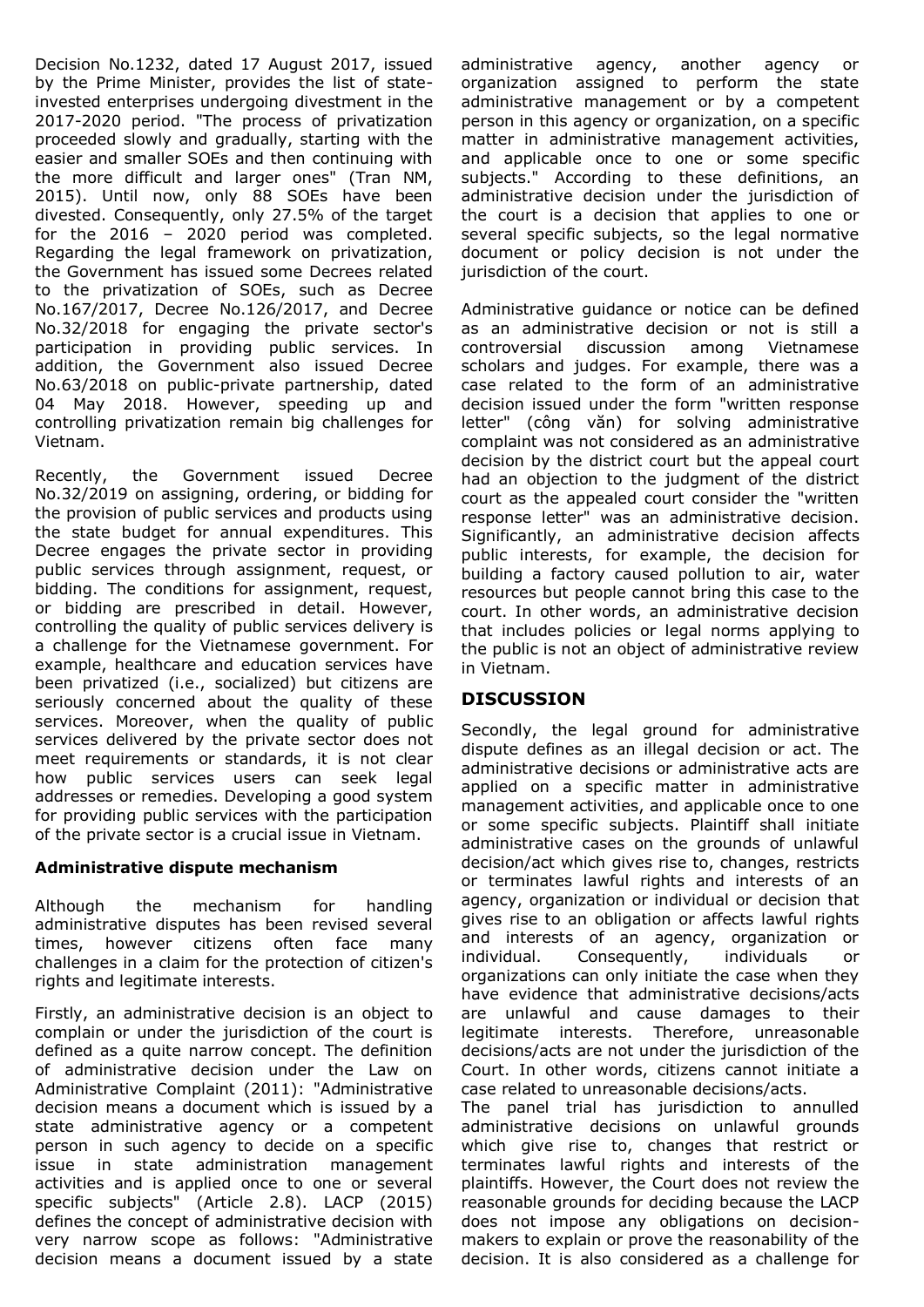individuals or organizations to seek legal redress in case unreasonable decisions may cause damages, for example, an unreasonable policy decision is not an object under the jurisdiction of the court.

Thirdly, administrative dispute only refers to a particular decision applied to a specific case. Vietnamese citizens also cannot initiate the policy decisions or legal normative decisions if they are unconstitutional or illegal because the LACP only provides the administrative decisions which are applied in specific cases to one or several specific persons in specific conditions. For example, the Decision No.12/QĐ-UBND of the Hanoi People's Committee on providing the rules when receiving citizens such as sound or video recording cannot be implemented without permission of public officials. Citizens/organizations cannot initiate this Decision to the Court.

Fourthly, the judgment remains a challenge to enforce. If the judgment debtor is not willing to execute the judgment during the time limit as prescribed by laws, then the judgment creditor shall request the Court to decide on judgment enforcement. However, the civil judgment enforcement organ cannot apply any enforcement measures like the civil judgment enforcement cases. The civil judgment enforcement organ can only request competent organs to handle judgment debtors in case of late execution, denying of execution, or non-execution, or illegal execution.

# **CONCLUSION**

Changing from a centrally planned economy to an open market economy requires reforming the legal system. Especially in the globalization period, administrative law has been changing in every country to respond to rule of law and good governance standards. Administrative law is not merely domestic law that relates directly to the rights and interests of individuals and organizations.

Administrative law also ensures a competitive, transparent, and fair environment for economic development. Both the public and the private sectors are equal in providing public services. Reducing the burden of the government and shifting the role of SOEs in the delivery of public services to the private sector are crucial needs for any country in a transactional period from a centrally planned economy to an open market economy. Rule of law and good governance has become global standards that require a country to conduct legal reforms to achieve the MDGs. The Vietnamese government needs to promote reforming administrative law as follows: Firstly, the development of a comprehensive law on administrative procedures is crucial for ensuring accountable and transparent standards. Administrative procedure is the process of

exercising the state power of a competent person or a state organ in dealing with the application or adverse disposition. The administrative procedure must be transparent and advanced technology must be applied for simplifying and reducing the burden of paperwork for individuals and organizations. E-government and one-stop-shop model should be promoted effectively for enabling individuals and organizations to access public services more easily. Vietnam should consider enacting the Law Administrative Procedure like Japan or the U.S.

Secondly, strengthening corruption control is also important for good governance. Vietnam should follow requirements of the UN Convention on Anti-Corruption such as "promoting adequate remuneration and equitable pay scales" for public officials. In addition, Vietnam needs to develop an effective mechanism for controlling the declaration of assets of public officials as well as imposing an obligation to give a reasonable explanation of the increasing assets and income.

Thirdly, the accountable government can be enhanced through promoting transparency in decentralization and delegation of power. Law on Local Government should include a provision on the cases that the central government can interfere with the work of local governments. The tasks, power, and functions of each state's organs must be clarified by laws for preventing state organs from blaming or shifting responsibility to each other.

Fourthly, promoting privatization by developing a comprehensive legal framework on public-private partnership is a crucial need for Vietnam in a transitional period. The private sector should be effectively engaged in the delivery of public services. The Government needs to improve the quality of public services delivery by developing an effective quality control system.

Finally, promoting public participation in the decision-making process is also important for Vietnam to minimize the influences of interest groups on decision-makers in the process of formulating policies. In addition, reasonable standards should be added as a ground for judicial review. In other words, individuals and organizations can request a competent person/organ or the court to review a decision or an act that is unlawful or unreasonable.

In brief, it is essential to continue reforming administrative law in Vietnam towards rule of law and good governance standards. It will enable Vietnam to achieve the MDGs mentioned by Agenda 2030, especially Goal number  $16<sup>th</sup>$  by reforming administrative law towards building up accountable, transparent institutions, controlling corruption, and promoting the quality of public services delivery. Citizens and organizations can exercise their rights without any barriers or